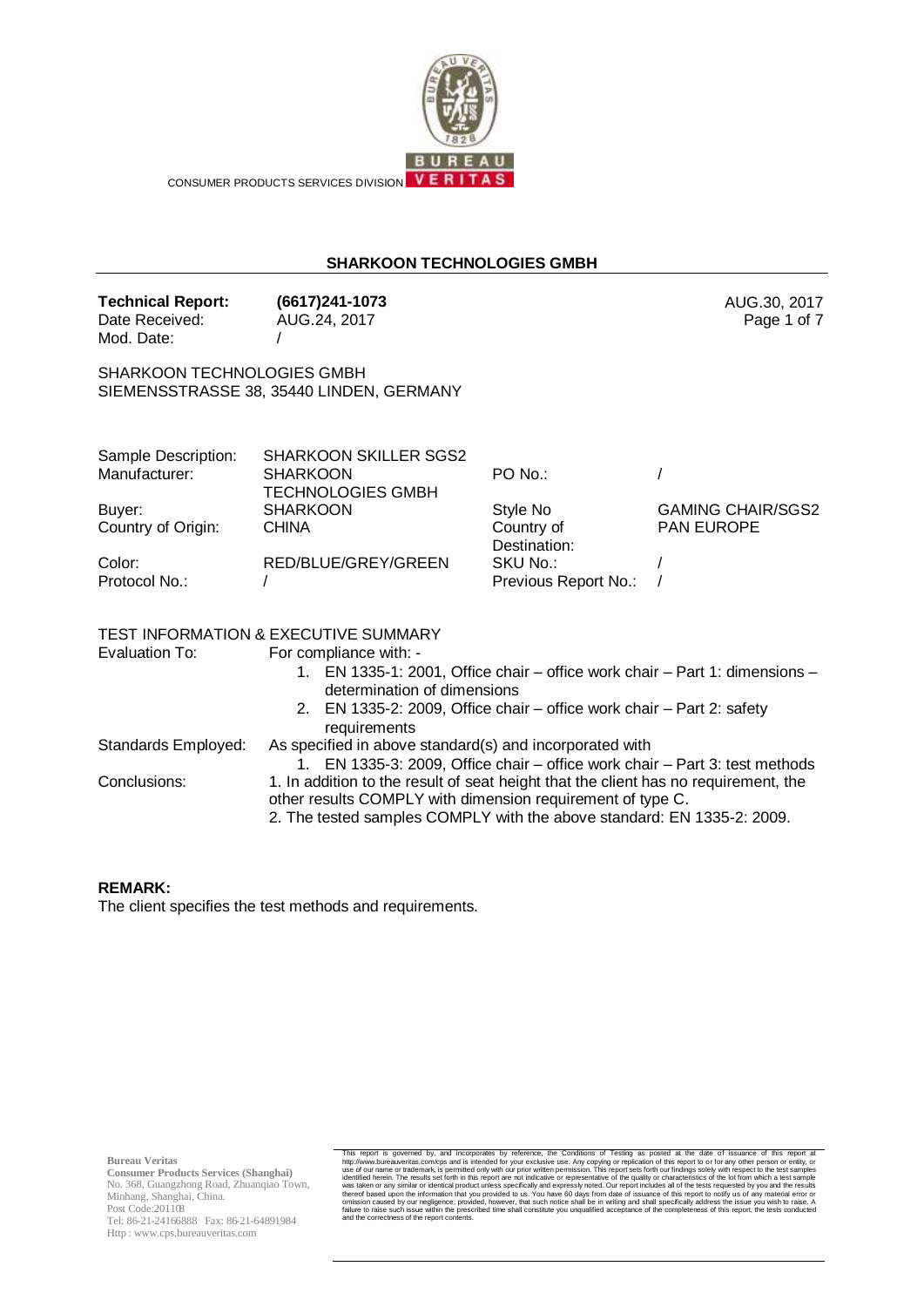

# **BVCPS (SHANGHAI) GENERAL CONTACT INFORMATION FOR THIS REPORT**

TELEPHONE NO E-MAIL: 86-21-24166888 [bvcpshltoy.sh@cn.bureauveritas.com](mailto:bvcpshltoy.sh@cn.bureauveritas.com)

> BUREAU VERITAS CONSUMER PRODUCTS SERVICE DIVISION (SHANGHAI)

Simon Zharg

SIMON ZHANG PRODUCT LINE MANAGER (HARDLINE DIVISION)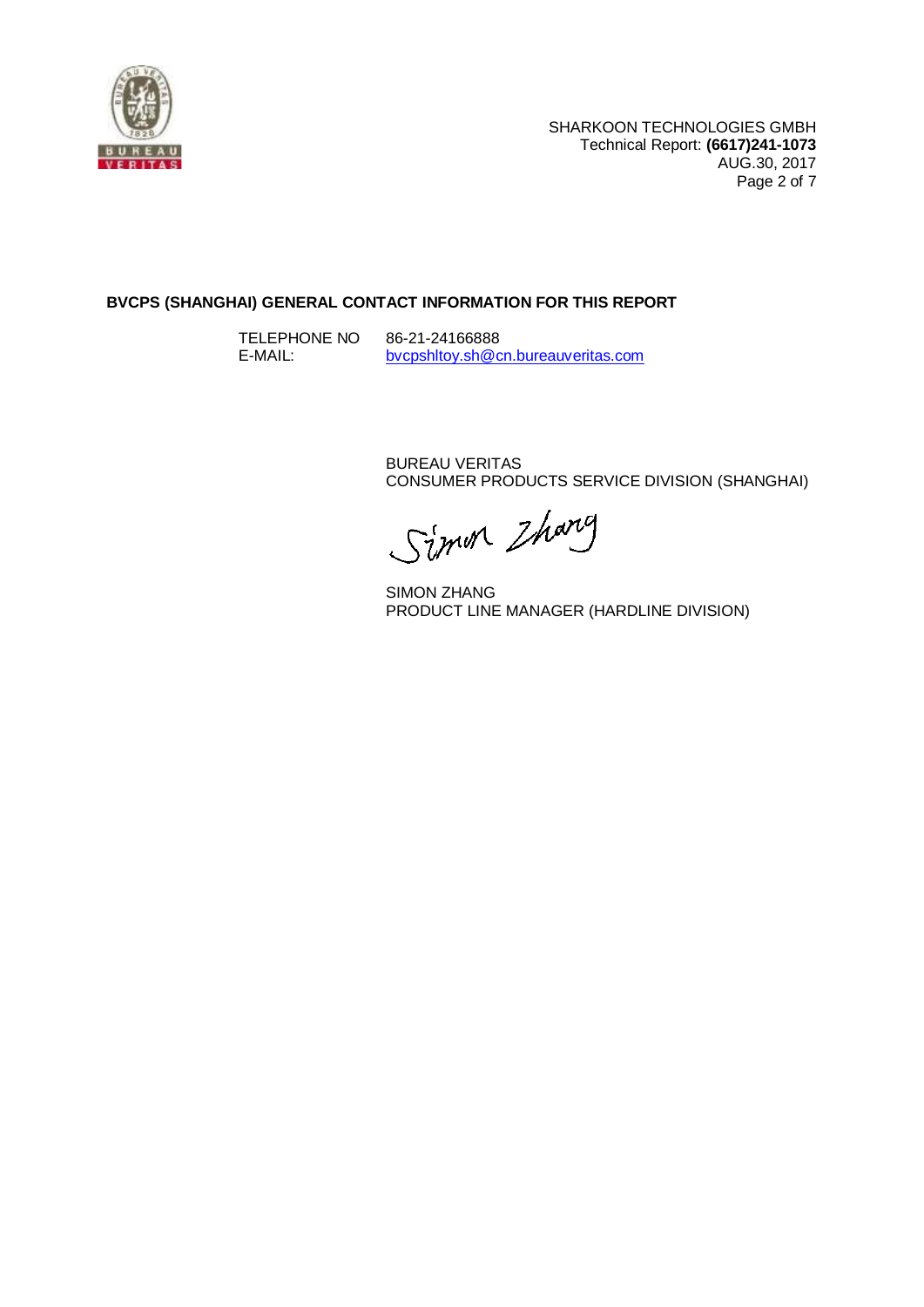

## **SUMMARY OF EXAMINATION**

### Introduction:

An examination was requested to ascertain compliance with the requirement(s) as detailed on page one of this report. The following clauses were considered applicable and our findings were as follows:

| 1. EN 1335-1: 2001         |                                |                                |                               |                      |
|----------------------------|--------------------------------|--------------------------------|-------------------------------|----------------------|
| Item                       | <b>Dimension Requirement</b>   |                                | <b>Result</b>                 |                      |
| Seat height a              | <b>Type A</b><br>Min.: ≤420 mm | <b>Type B</b><br>Min.: ≤420 mm | <b>Type C</b><br>Min. ≤420 mm |                      |
|                            | Max.: ≥510 mm                  | Max.: ≥510 mm                  | Max. ≥480 mm                  | <b>NC</b>            |
|                            |                                |                                |                               |                      |
| Adjustment range           | Min.120 mm                     | Min.100 mm                     | Min. 80 mm                    |                      |
| Seat depth <b>b</b>        |                                |                                |                               |                      |
|                            | <b>NA</b>                      | 380 mm to 440 mm               | Min.:380 mm                   | 445 mm               |
| Non adjustable             |                                |                                |                               |                      |
| Adjustable                 | Min.: ≤400 mm                  | Min.: ≤400 mm                  | Can be adjusted to            |                      |
|                            | Max.: ≥420 mm                  | Max.: ≥420 mm                  | 400 mm                        |                      |
|                            |                                |                                |                               |                      |
| Adjustment range           | Min.: 50 mm                    | Min.: 50 mm                    | No requirement                |                      |
| Depth of seat<br>surface c | Min.:380 mm                    | Min.:380 mm                    | Min.: 380 mm                  | 535 mm               |
| Seat width d               | Min.: 400 mm                   | Min.:400 mm                    | Min.:400 mm                   | 537 mm               |
| Inclination of seat        |                                |                                |                               |                      |
| surface e                  |                                |                                |                               |                      |
|                            |                                |                                |                               |                      |
| Non adjustable             | <b>NA</b>                      | $-7^{\circ}$ to $-2^{\circ}$   | $-7^{\circ}$ to $-2^{\circ}$  |                      |
| Adjustable                 | Max.: $\ge -7^{\circ}$         | Max.: $\ge$ - 7°               | Max.: $\ge -7^{\circ}$        | Max: $-17.6^{\circ}$ |
|                            | ("-"direction)                 | ("-"direction)                 | ("-"direction)                | Min: -0.8°           |
|                            | Min.: $\leq -2^{\circ}$        | Min.: $\leq$ -2°               | Min.: $\leq$ -2°              | Range: 16.8°         |
|                            | ("-"direction)                 | ("-"direction)                 | ("-"direction)                |                      |
| Adjustment range           | Min.: $6^{\circ}$              | No requirement                 | No requirement                |                      |
| Height of the back         |                                |                                |                               |                      |
| supporting point "S"       |                                |                                |                               |                      |
| above the seat surface     |                                |                                |                               |                      |
| f                          |                                |                                |                               |                      |
| Non adjustable             | <b>NA</b>                      | 170 mm to 220 mm               | 170 mm to 220 mm              | 215 mm               |
|                            |                                |                                |                               |                      |
| Adjustable                 | Min.: ≤170 mm                  | Min.: ≤170 mm                  | No requirement                |                      |
|                            | Max.: ≥220 mm                  | Max.: ≥220 mm                  |                               |                      |
| Adjustment range           | Min.: 50 mm                    | Min.: 50 mm                    | No requirement                |                      |
| Height of the back pad     |                                |                                |                               |                      |
| g                          |                                |                                |                               |                      |
|                            | Min.260 mm                     | Min.260 mm                     | Min.260 mm                    | 828 mm               |
| Non adjustable             |                                |                                |                               |                      |
| Adjustable                 | Min.220 mm                     | Min.220 mm                     | No requirement                |                      |
| Height of the upper        |                                |                                |                               |                      |
| edge of the back rest      | Min.360 mm                     | Min.360 mm                     | Min.360 mm                    | 820 mm               |
| above the seat surface     |                                |                                |                               |                      |
| h                          |                                |                                |                               |                      |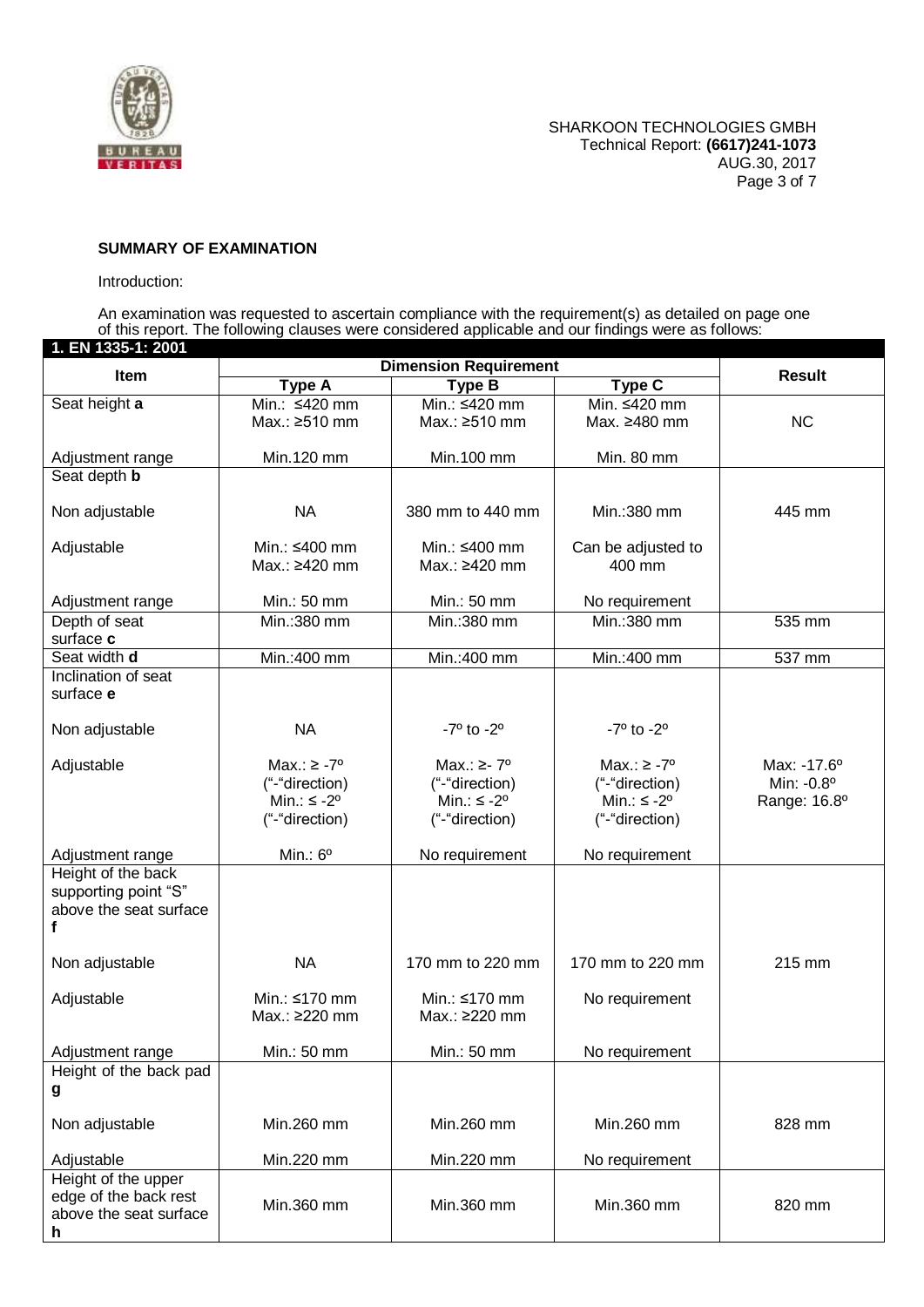

## SHARKOON TECHNOLOGIES GMBH Technical Report: **(6617)241-1073** AUG.30, 2017 Page 4 of 7

| 1. EN 1335-1: 2001                                                                        |                                |                                |                                |                                                |
|-------------------------------------------------------------------------------------------|--------------------------------|--------------------------------|--------------------------------|------------------------------------------------|
| Back rest width i                                                                         | Min.360 mm                     | Min.360 mm                     | Min.360 mm                     | 568 mm                                         |
| Horizontal radius of<br>the back rest <b>k</b>                                            | Min.400 mm                     | Min.400 mm                     | Min.400 mm                     | 513 mm                                         |
| Back rest inclination I                                                                   | Min. 15 <sup>o</sup>           | Min. 15 <sup>o</sup>           | No requirement                 | $Max:67^{\circ}$<br>Min: 83.8°<br>Range: 16.8° |
| Length of arm rest n                                                                      | Min.200 mm                     | Min.200 mm                     | Min.200 mm                     | 250 mm                                         |
| Width of arm rest o                                                                       | Min.40 mm                      | Min.40 mm                      | Min.40 mm                      | 87 mm                                          |
| Height of arm rest<br>above the seat p                                                    |                                |                                |                                |                                                |
| Non adjustable                                                                            | 200 mm to 250 mm               | 200 mm to 250 mm               | 200 mm to 250 mm               |                                                |
| Adjustable                                                                                | Min.: ≤200 mm<br>Max.: ≥250 mm | Min.: ≤200 mm<br>Max.: ≥250 mm | Min.: ≤200 mm<br>Max.: ≥250 mm | Max:255 mm<br>Min: 183 mm                      |
| Distance from the front<br>of the arm rests to the<br>front edge of the seat<br>surface q | Min.100 mm                     | Min.100 mm                     | Min.100 mm                     | 112 mm                                         |
| Clear width between<br>the arm rests <b>r</b>                                             | 460 mm to 510 mm               | 460 mm to 510 mm               | Min.460 mm                     | 517 mm                                         |
|                                                                                           |                                |                                |                                |                                                |
| Maximum offset of the<br>underframe s                                                     | Max. $365^{\circ}$             | Max. 365 <sup>1</sup>          | Max: $372^{2}+50$ mm           | 387 mm                                         |
| Stability dimension t                                                                     | Min.195 mm                     | Min.195 mm                     | Min.195 mm                     | 258 mm                                         |
| Note:<br>1. if swivel castors are fitted the requirement is 415 mm                        |                                |                                |                                |                                                |

2. x is the maximum horizontal distance between parts of the upper part of the chair and the axis of rotation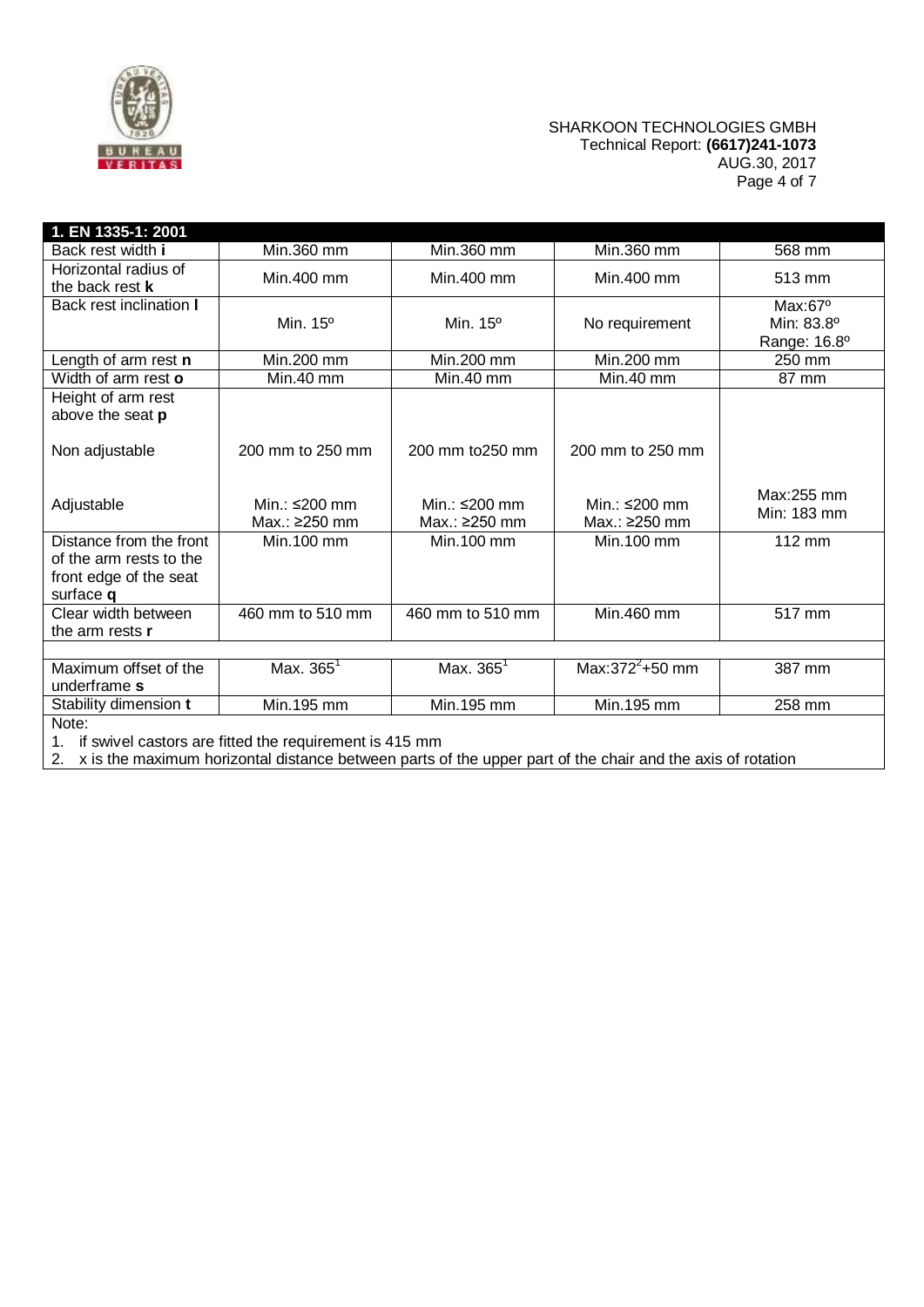

## SHARKOON TECHNOLOGIES GMBH Technical Report: **(6617)241-1073** AUG.30, 2017 Page 5 of 7

| 2. EN 1335-2: 2009     |                                                                           |             |            |
|------------------------|---------------------------------------------------------------------------|-------------|------------|
| Clause                 | Description                                                               | Result      | *Comments  |
| 4                      | General requirements                                                      | <b>PASS</b> |            |
| 4.1                    | General design requirements                                               | <b>PASS</b> |            |
| 4.1.1                  | Corners and edges, trapping, pinching and<br>shearing                     | <b>PASS</b> |            |
| 4.1.2                  | Adjusting devices                                                         | <b>PASS</b> |            |
| 4.1.3                  | connections                                                               | <b>PASS</b> |            |
| 4.1.4                  | Avoidance of soiling                                                      | <b>PASS</b> |            |
| 4.3                    | Stability during use (before)                                             | <b>PASS</b> |            |
| EN 1335-3, 2009: 7.1.1 | Front edge overturning                                                    | <b>PASS</b> |            |
| EN 1335-3, 2009: 7.1.2 | Forwards overturning                                                      | <b>PASS</b> |            |
| EN 1335-3, 2009: 7.1.3 | Forwards overturning for chairs with footrest                             | <b>NA</b>   | See note I |
| EN 1335-3, 2009: 7.1.4 | Sideways overturning for chairs without arm<br>rests                      | NA.         | See note I |
| EN 1335-3, 2009: 7.1.5 | Sideways overturning for chairs with arm rests                            | <b>PASS</b> | $\sim$     |
| EN 1335-3, 2009: 7.1.6 | Rearwards overturning for chairs without back<br>rest inclination         | <b>PASS</b> |            |
| EN 1335-3, 2009: 7.1.7 | Rearwards overturning for chairs with adjustable<br>back rest inclination | <b>PASS</b> |            |
| 4.4                    | Rolling resistance of the unloaded chair                                  | <b>PASS</b> |            |
| 4.5                    | Strength and durability                                                   | <b>PASS</b> |            |
| EN 1335-3, 2009: 7.2.1 | Seat front edge static load test                                          | <b>PASS</b> |            |
| EN 1335-3, 2009: 7.2.2 | Combined seat and back static load test                                   | <b>PASS</b> |            |
| EN 1335-3, 2009: 7.3.1 | Seat and back durability                                                  | <b>PASS</b> |            |
| STPE <sub>1</sub>      | Loading point A                                                           | <b>PASS</b> |            |
| STPE <sub>2</sub>      | Loading point C-B                                                         | <b>PASS</b> |            |
| STPE <sub>3</sub>      | Loading point J-E                                                         | <b>PASS</b> |            |
| STPE 4                 | Loading point F-H                                                         | <b>PASS</b> |            |
| STPE 5                 | Loading point D-G                                                         | <b>PASS</b> |            |
| EN 1335-3, 2009: 7.2.6 | Foot rest static load test                                                | <b>NA</b>   | See note I |
| EN 1335-3, 2009: 7.3.2 | Arm rest durability                                                       | <b>PASS</b> |            |
| EN 1335-3, 2009: 7.2.3 | Arm rest downward static load test(before)                                | <b>PASS</b> |            |
| 4.3                    | Stability during use (after)                                              | <b>PASS</b> |            |
| EN 1335-3, 2009: 7.1.1 | Front edge overturning                                                    | <b>PASS</b> |            |
| EN 1335-3, 2009: 7.1.2 | Forwards overturning                                                      | <b>PASS</b> |            |
| EN 1335-3, 2009: 7.1.3 | Forwards overturning for chairs with footrest                             | <b>NA</b>   | See note I |
| EN 1335-3, 2009: 7.1.4 | Sideways overturning for chairs without arm<br>rests                      | <b>NA</b>   | See note I |
| EN 1335-3, 2009: 7.1.5 | Sideways overturning for chairs with arm rests                            | <b>PASS</b> |            |
| EN 1335-3, 2009: 7.1.6 | Rearwards overturning for chairs without back<br>rest inclination         | <b>PASS</b> |            |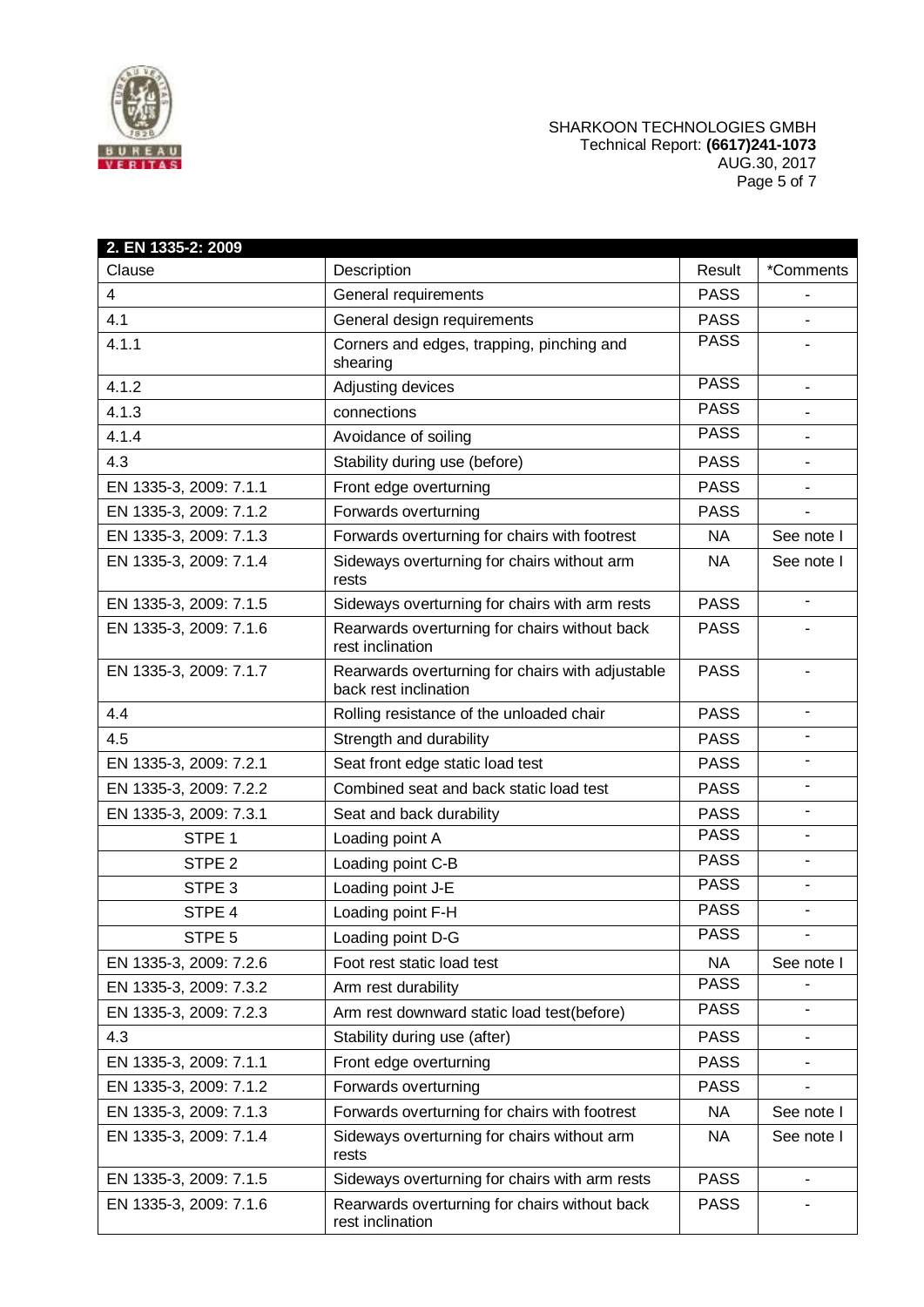

| EN 1335-3, 2009: 7.1.7 | Rearwards overturning for chairs with adjustable<br>back rest inclination | <b>PASS</b> |  |
|------------------------|---------------------------------------------------------------------------|-------------|--|
| EN 1335-3, 2009: 7.2.3 | Arm rest downward static load test (after)                                | <b>PASS</b> |  |
| 4.4                    | Rolling resistance of the unloaded chair                                  | <b>PASS</b> |  |

# **ANNEX I: SUBMISSION DESCRIPTION**

Sample Description: SHARKOON SKILLER SGS2

Overall dimensions: 71.7 cm x 74.8 cm x (126.0~135.5) cm (Depth x Width x Height)

Weight: 22.36 kg

## **ANNEX II: ADDITIONAL COMMENTS**

- I NA = Not applicable.
- II NC = Not conducted as per client request